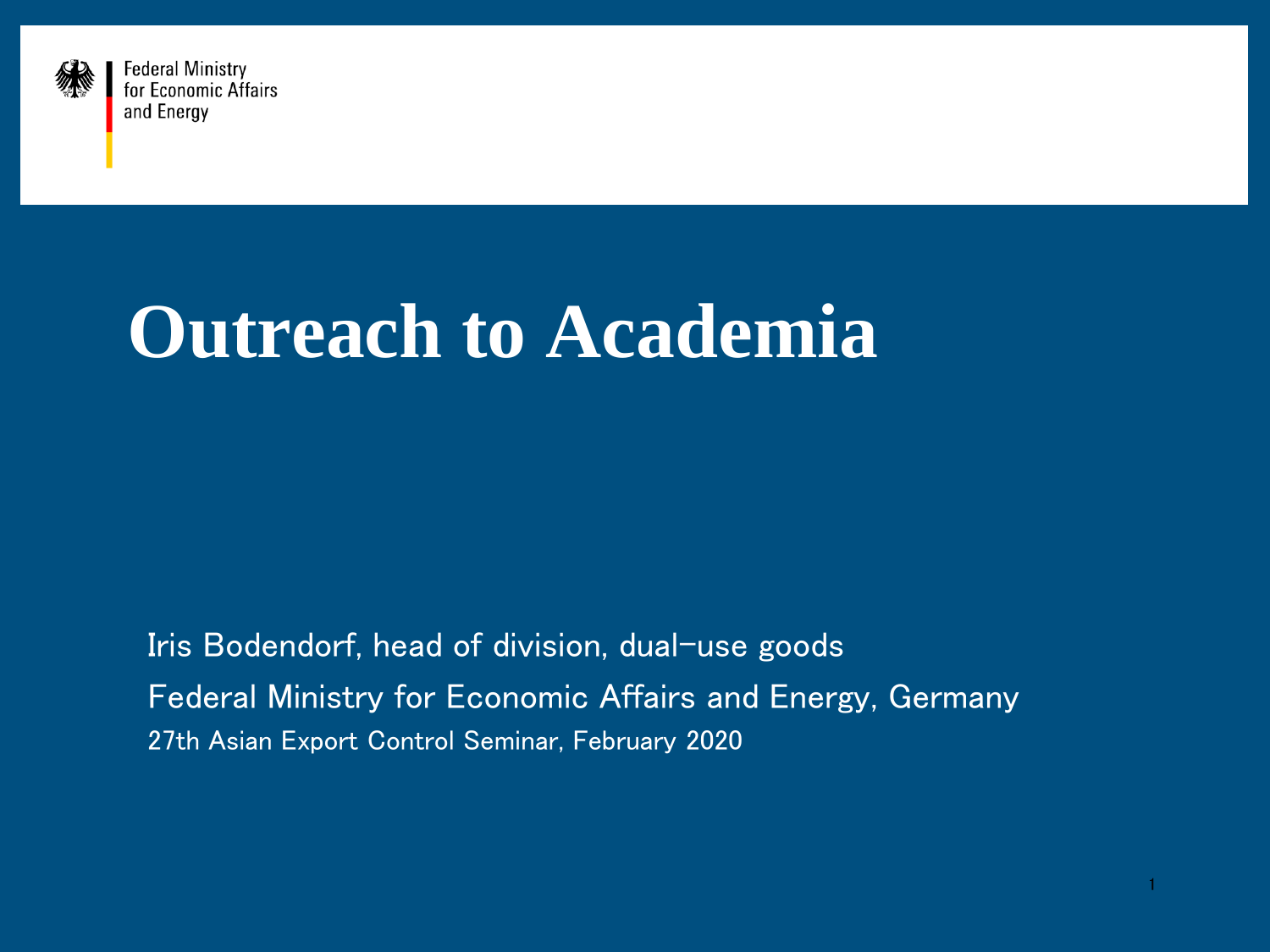### **Structure**

- I. Introduction: Why Outreach to Academia?
- II. German Outreach Programme
- III. Latest Outreach Efforts in 2020
- IV. Outlook

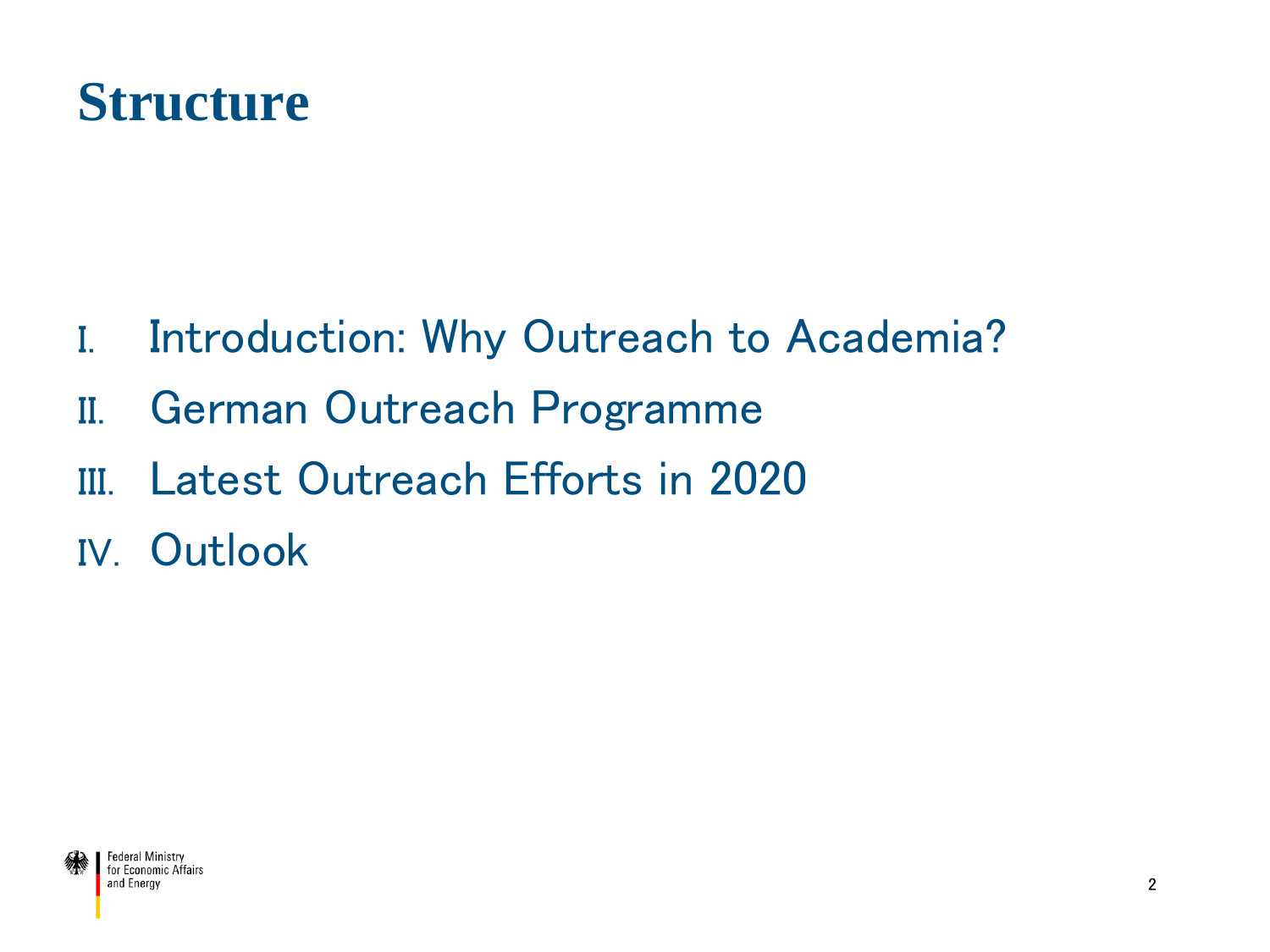

## I. Introduction: Why Outreach to Academia?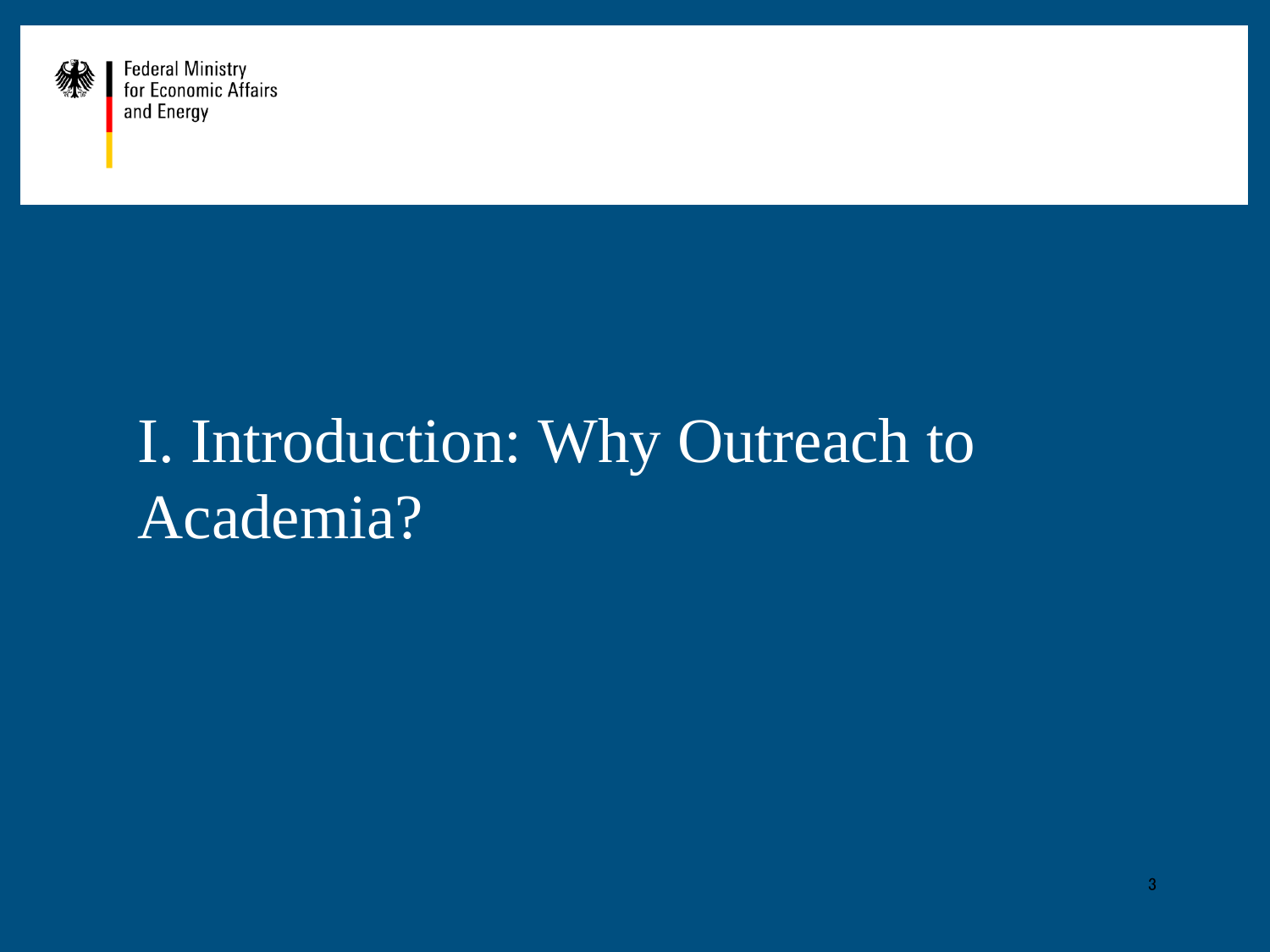## **I. Introduction Why Outreach to Academia?**

The German Federal Ministry for Economic Affairs and Energy (BMWi) is in charge of export controls of weapons



• liaison with other ministries and agencies: Federal Foreign Office, Ministry of Federal Ministry Fense, Ministry of Finance, Customs, Intelligence Agencies, … and Energy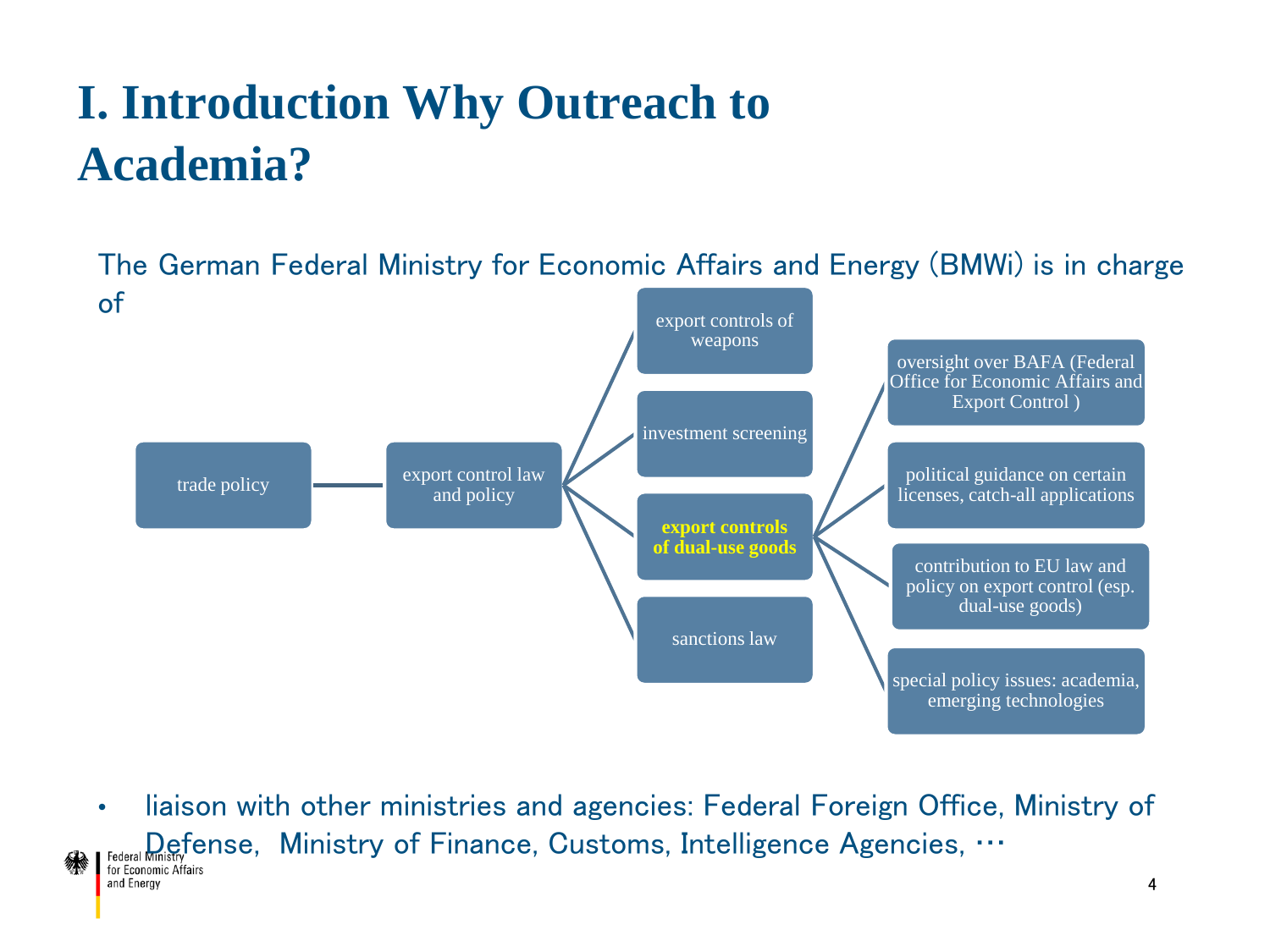## **Why Outreach to Academia?**

- Export controls cover trade in goods, technology, services and transfer of knowhow.
- Export controls apply to members of the academic community in the same way as they apply to individuals, businesses and other organizations.
- Key concerns:
	- 1. Implementation gap by academic institutions and scientists
	- 2. **Lack of awareness** to misuse of research results and access to research facilities by foreign military interests (WMD and conventional weapon programmes)
	- 3. "Civil clause" dilemma: Universities which exclude defense research in their statutes or MoUs with research partners ("civil clause") think they are impervious to misuse
	- 4. Predominance of intangible technology transfers (ITT)

Federal Ministry<br>for Economic Affairs and Energy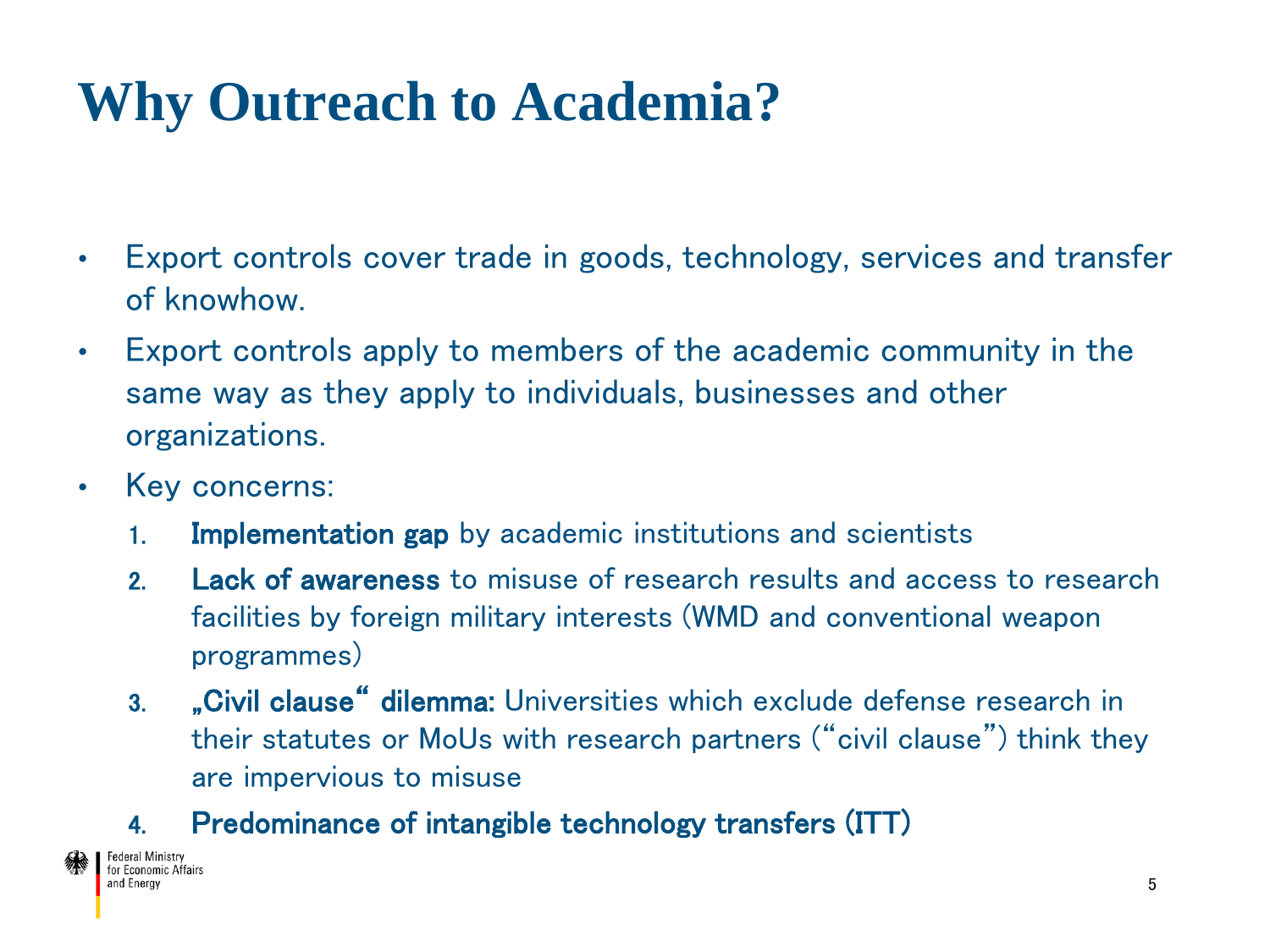

## II. German Outreach Programme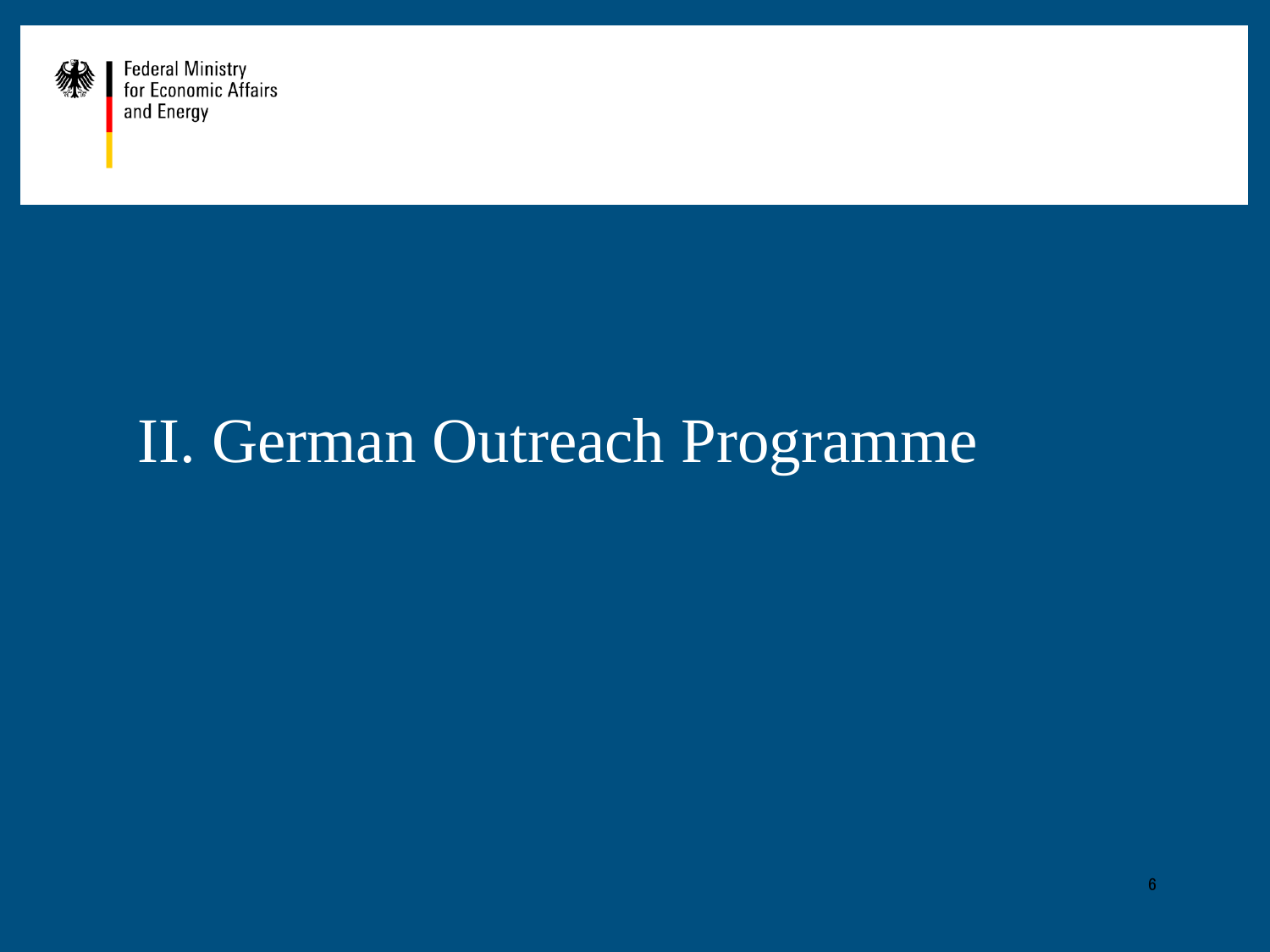#### Rationale for Outreach



#### Academia needs:

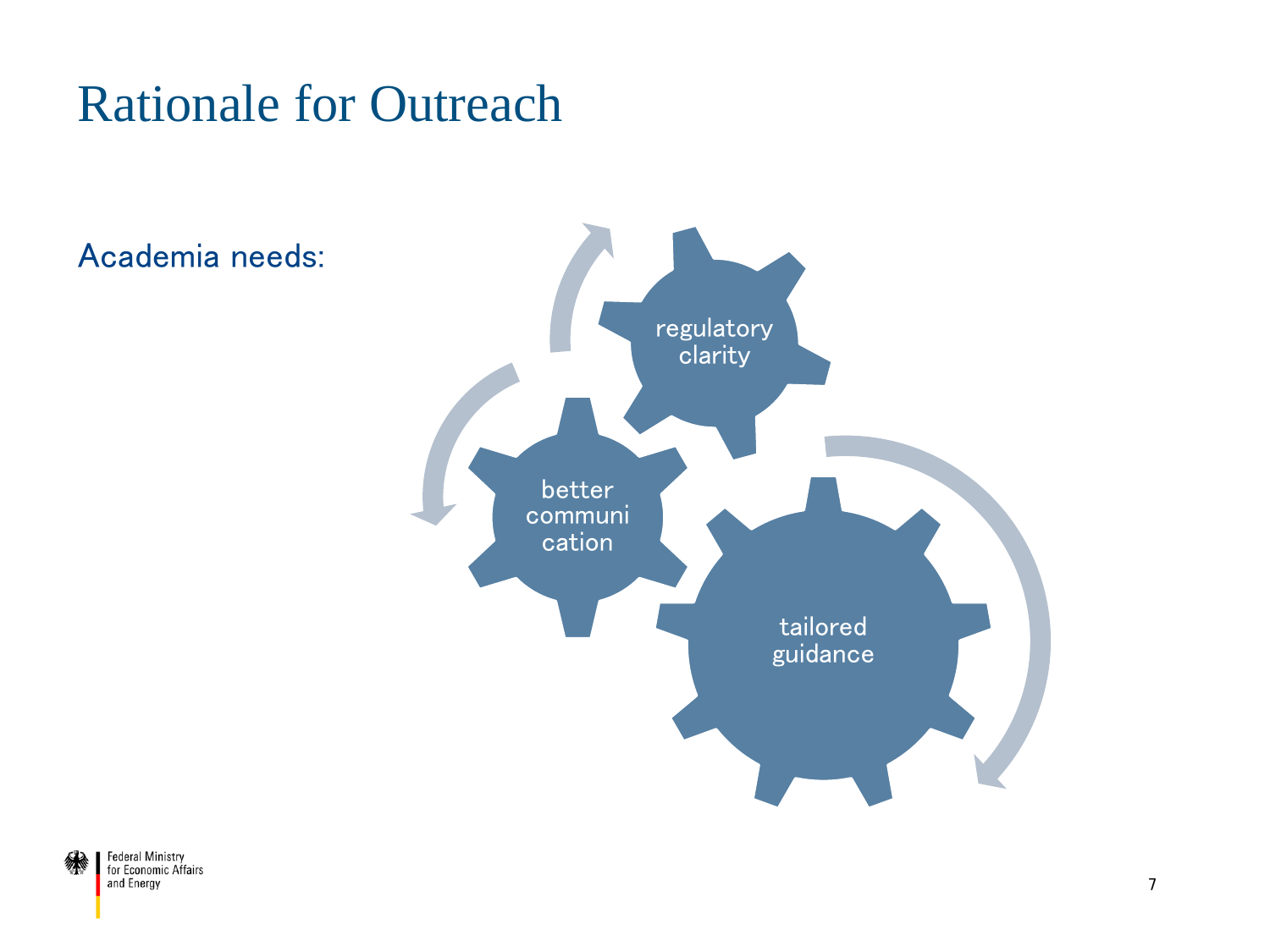#### Outreach adressees

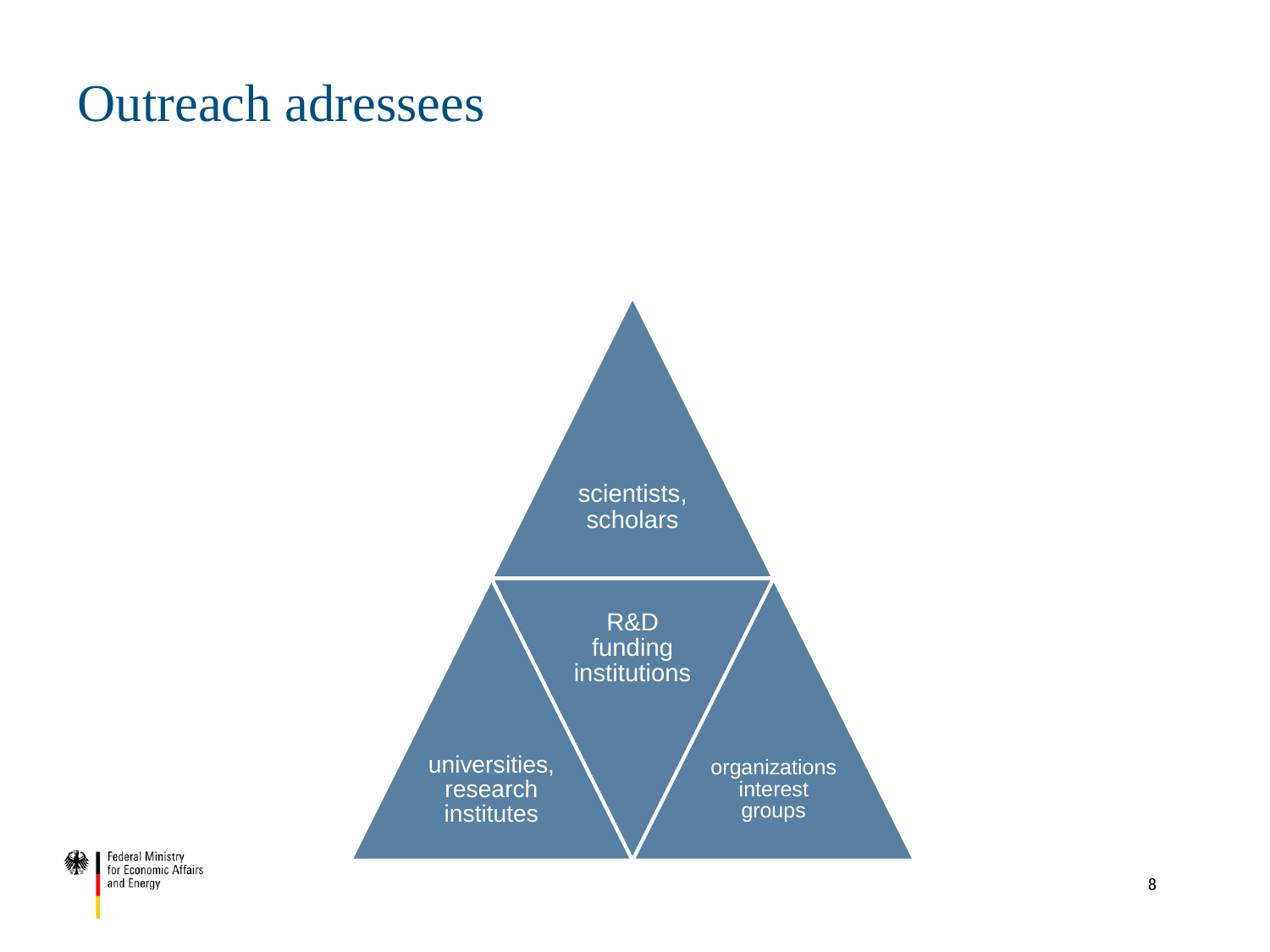#### Efforts by BMWi and BAFA

BMWi Berlin Conference on Export Controls and Academia, 4 December 2017

BAFA Manual Process, 2018

BAFA Manual Publication, February 2019 (English version: August 2019)

2. Berlin Conference: Exportkontrolle im Dialog mit Wissenschaft und Forschung, 9. September 2019

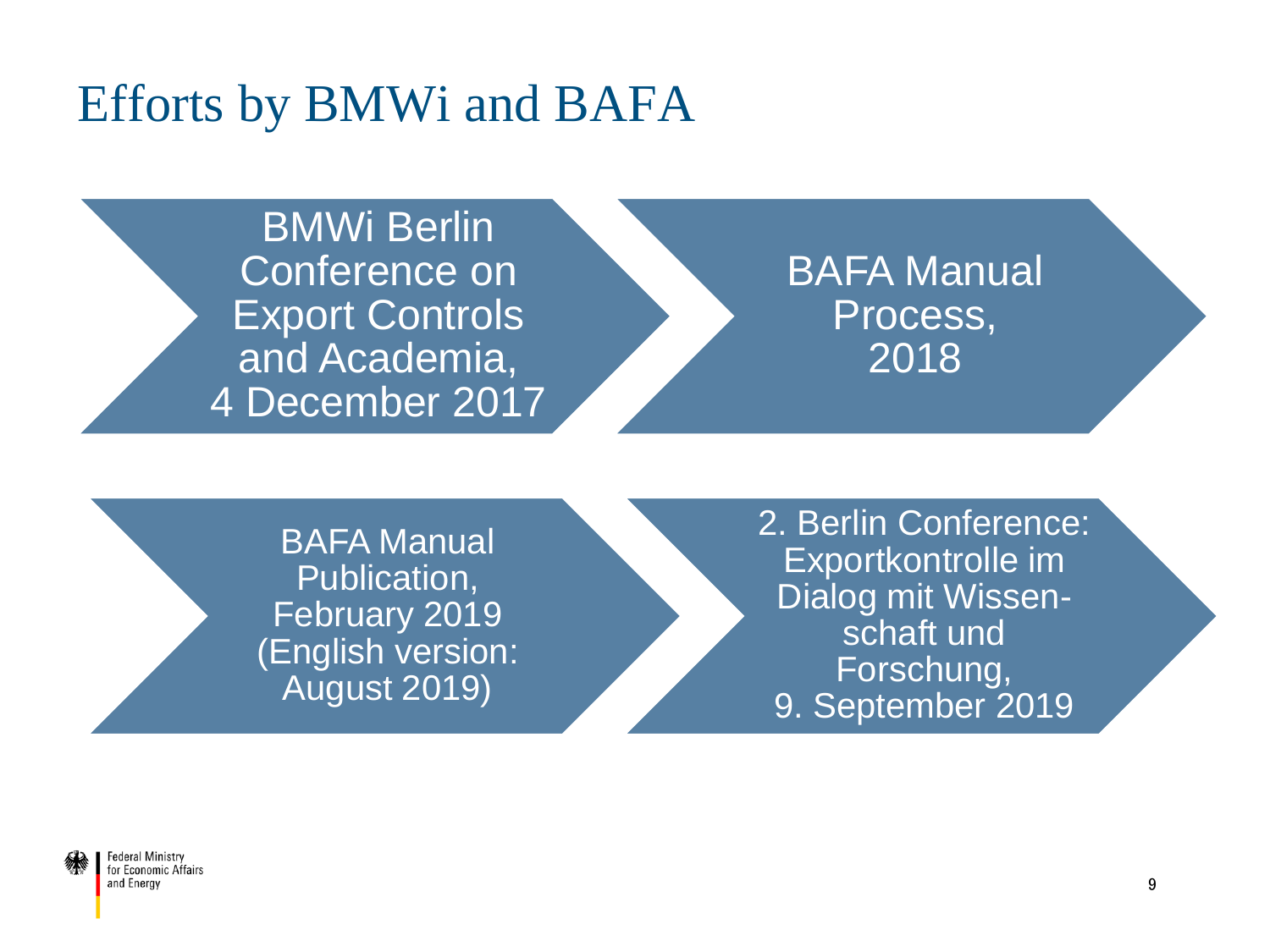## Tailored BAFA Information for Academia

#### 1. German Website:

[https://www.bafa.de/DE/Aussenwirtschaft/Ausfuhrkontrolle/Academia/acade](https://www.bafa.de/DE/Aussenwirtschaft/Ausfuhrkontrolle/Academia/academia_node.html) mia\_node.html

#### 2. English Website:

[https://www.bafa.de/EN/Foreign\\_Trade/Export\\_Control/Export\\_Control\\_and\\_A](https://www.bafa.de/EN/Foreign_Trade/Export_Control/Export_Control_and_Academia/export_control_academia_node.html) cademia/export\_control\_academia\_node.html

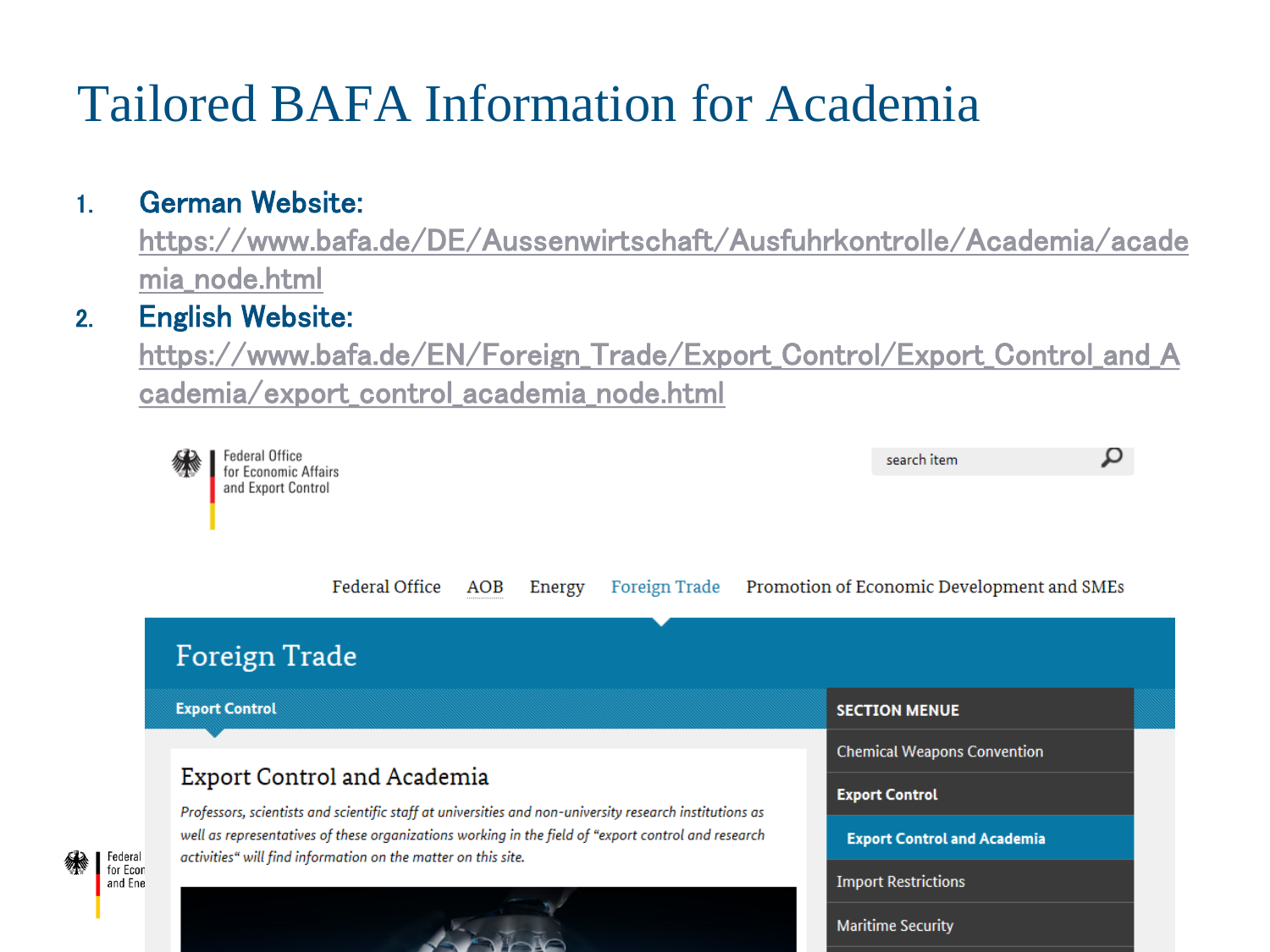- 3. Manual for Academia, available in German and English
- Print and online March 2019, in English since August 2019, download: https://www.bafa.de/Shared Docs/Downloads/EN/Foreig [n\\_Trade/ec\\_academia.pdf?\\_\\_bl](https://www.bafa.de/SharedDocs/Downloads/EN/Foreign_Trade/ec_academia.pdf?__blob=publicationFile&v=5) ob=publicationFile&v=5
- Over 100 dedicated pages, 6 modules, examples, case scenarios



#### Export Control and Academia Manual

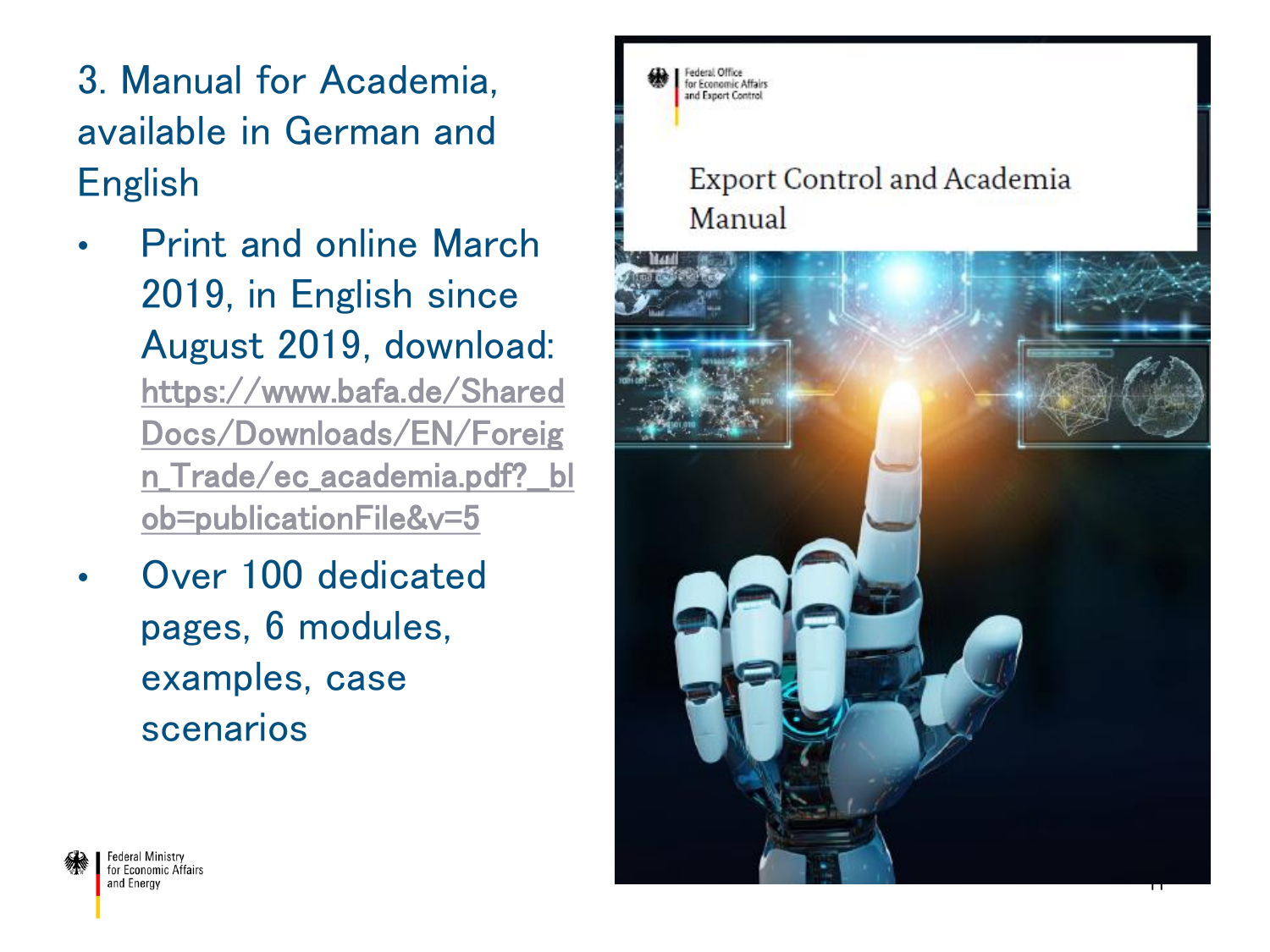- 5. Single window / point of contact: academia@bafa.bund.de
- 6. Awareness brochure (quick reading), German and English





**Export Control in** Science & Research

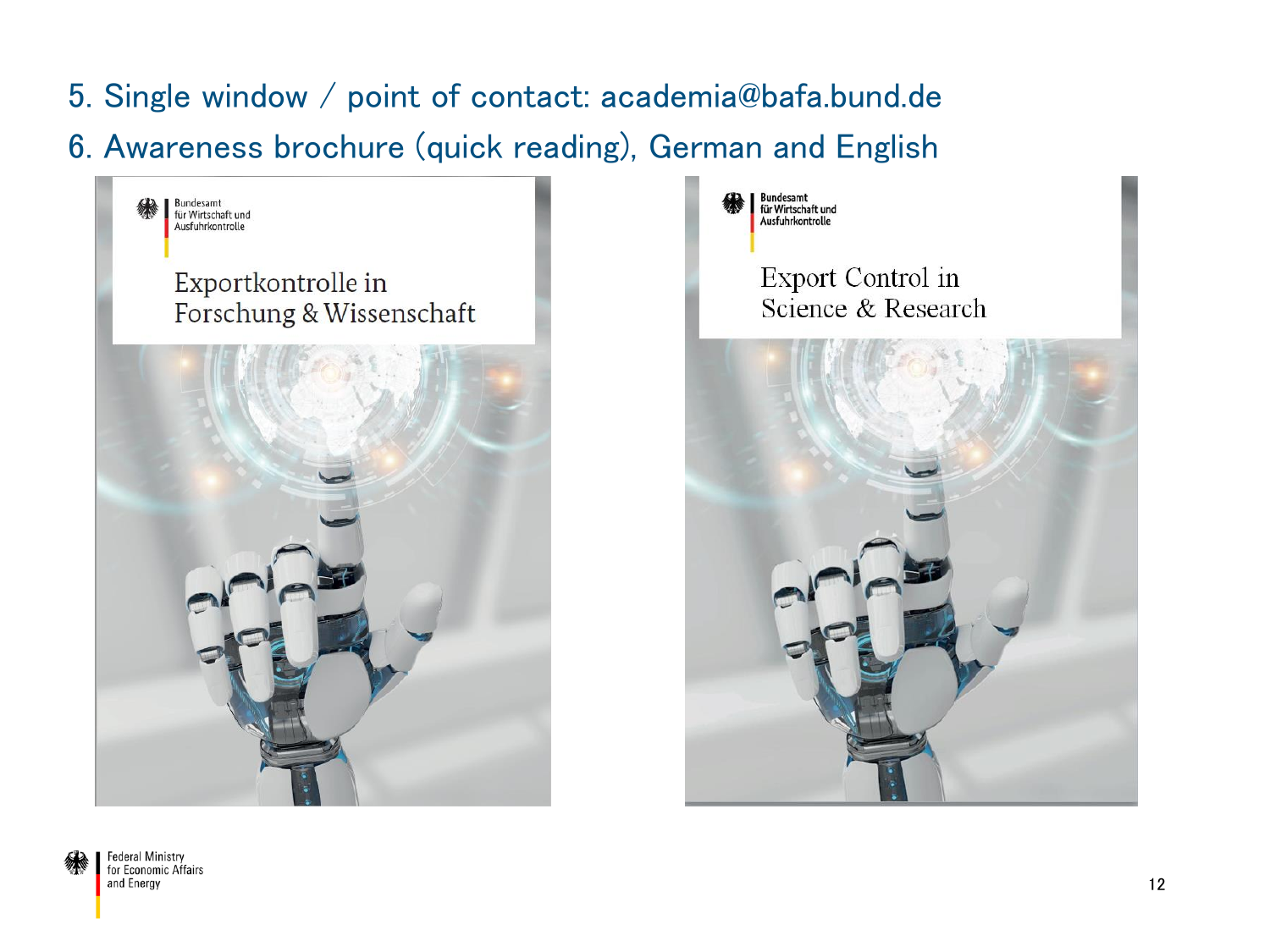

## II. Latest Outreach Efforts in 2020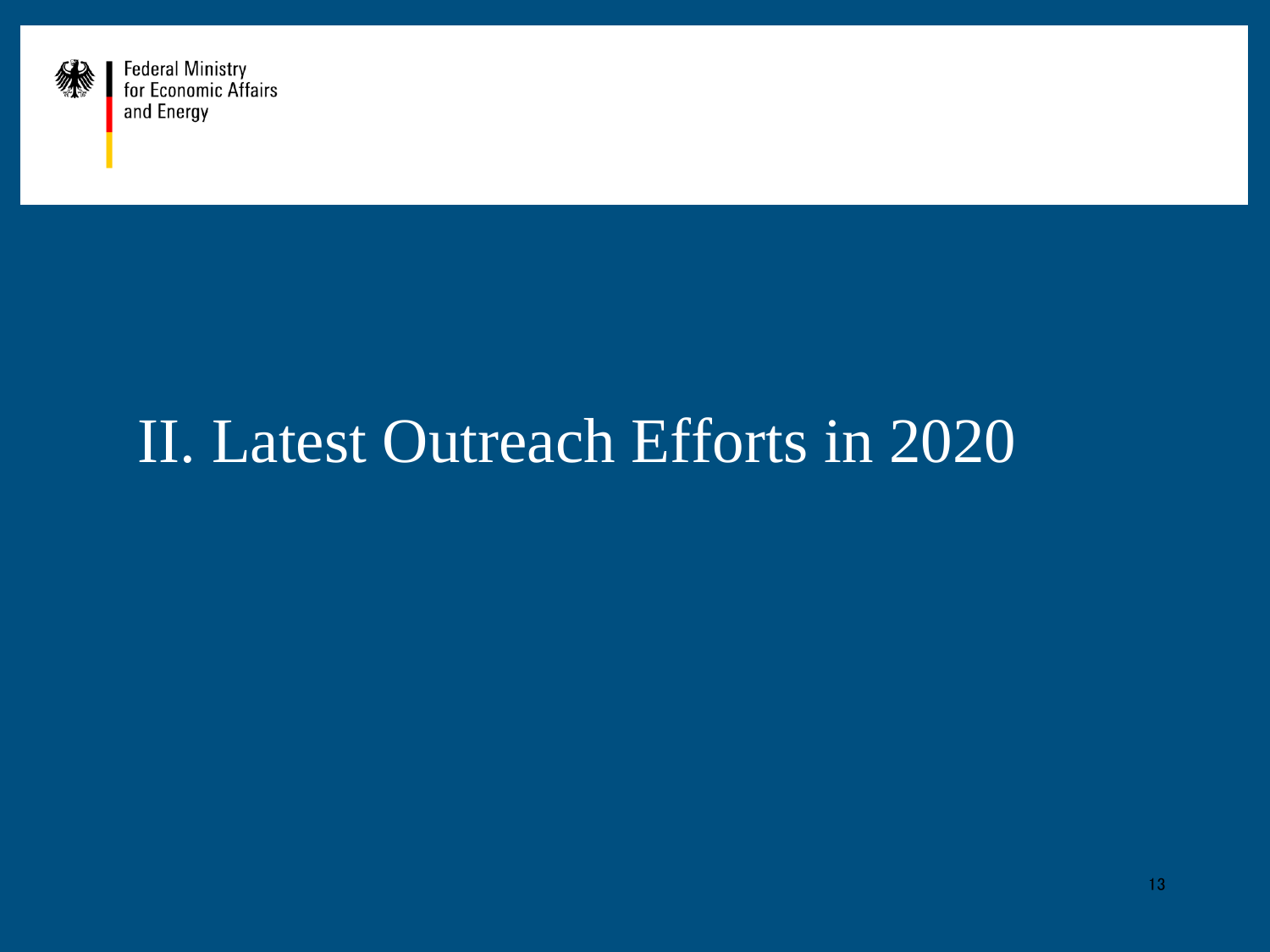### Going on the Roadshow

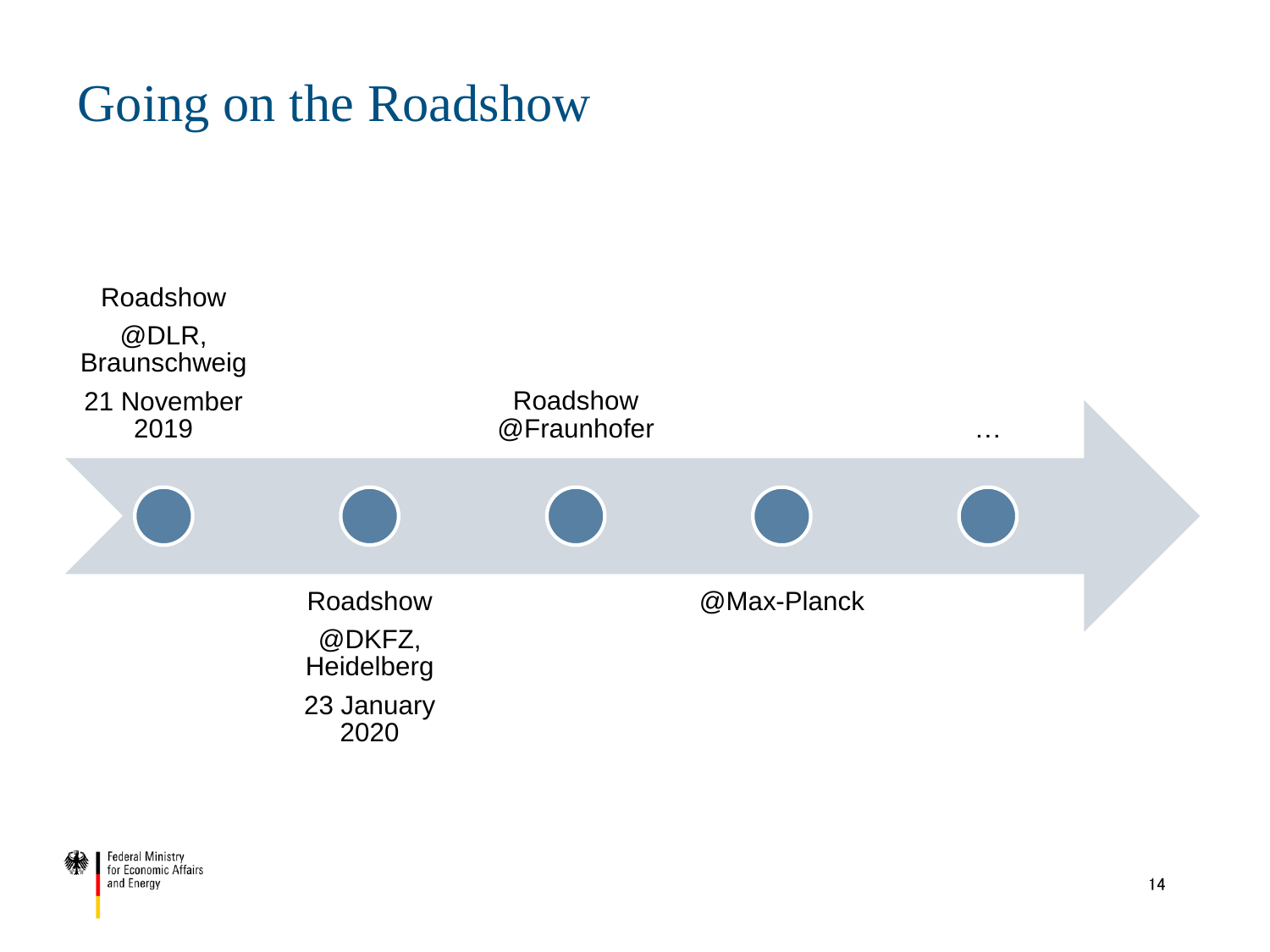

## III. Outlook